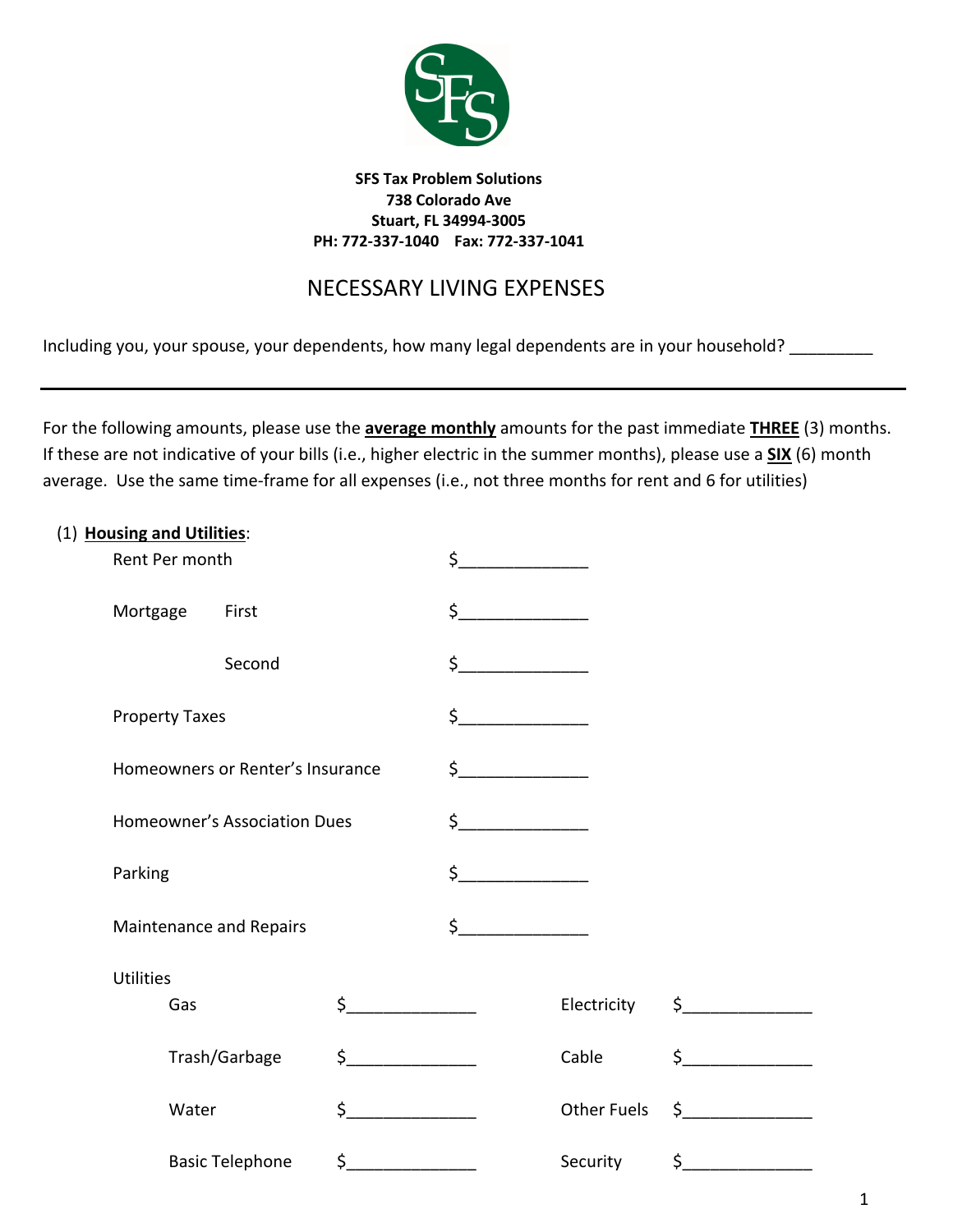

| (2) Transportation Costs:<br>Describe Vehicle                                              |                                            |                                                                                                                                                                                                                                                                                                                                                                                                                                                                                                                                                        | Owned or Leased Year ____________Make ______________Model ______________________ |  |
|--------------------------------------------------------------------------------------------|--------------------------------------------|--------------------------------------------------------------------------------------------------------------------------------------------------------------------------------------------------------------------------------------------------------------------------------------------------------------------------------------------------------------------------------------------------------------------------------------------------------------------------------------------------------------------------------------------------------|----------------------------------------------------------------------------------|--|
| If there is more than one vehicle, copy this page and add the other vehicles, one per page |                                            |                                                                                                                                                                                                                                                                                                                                                                                                                                                                                                                                                        |                                                                                  |  |
| Vehicle Lease                                                                              | $\zeta$                                    |                                                                                                                                                                                                                                                                                                                                                                                                                                                                                                                                                        |                                                                                  |  |
| Loan Payments                                                                              |                                            | $\begin{array}{c} \n \uparrow \text{---} \quad \text{---} \quad \text{---} \quad \text{---} \quad \text{---} \quad \text{---} \quad \text{---} \quad \text{---} \quad \text{---} \quad \text{---} \quad \text{---} \quad \text{---} \quad \text{---} \quad \text{---} \quad \text{---} \quad \text{---} \quad \text{---} \quad \text{---} \quad \text{---} \quad \text{---} \quad \text{---} \quad \text{---} \quad \text{---} \quad \text{---} \quad \text{---} \quad \text{---} \quad \text{---} \quad \text{---} \quad \text{---} \quad \text{---}$ |                                                                                  |  |
| Vehicle Insurance                                                                          |                                            | $\zeta$                                                                                                                                                                                                                                                                                                                                                                                                                                                                                                                                                |                                                                                  |  |
| Registration Fees (annual /12)                                                             |                                            | $\frac{1}{2}$                                                                                                                                                                                                                                                                                                                                                                                                                                                                                                                                          |                                                                                  |  |
| Parking                                                                                    |                                            | $\begin{picture}(20,20) \put(0,0){\line(1,0){10}} \put(15,0){\line(1,0){10}} \put(15,0){\line(1,0){10}} \put(15,0){\line(1,0){10}} \put(15,0){\line(1,0){10}} \put(15,0){\line(1,0){10}} \put(15,0){\line(1,0){10}} \put(15,0){\line(1,0){10}} \put(15,0){\line(1,0){10}} \put(15,0){\line(1,0){10}} \put(15,0){\line(1,0){10}} \put(15,0){\line(1$                                                                                                                                                                                                    |                                                                                  |  |
| Tolls                                                                                      |                                            | $\zeta$                                                                                                                                                                                                                                                                                                                                                                                                                                                                                                                                                |                                                                                  |  |
| Fuel                                                                                       |                                            | $\zeta$                                                                                                                                                                                                                                                                                                                                                                                                                                                                                                                                                |                                                                                  |  |
| Normal Maintenance                                                                         |                                            | $\sharp$                                                                                                                                                                                                                                                                                                                                                                                                                                                                                                                                               |                                                                                  |  |
| Repairs                                                                                    |                                            | $\frac{1}{2}$                                                                                                                                                                                                                                                                                                                                                                                                                                                                                                                                          |                                                                                  |  |
| <b>Public Transportation</b>                                                               |                                            | $\zeta$                                                                                                                                                                                                                                                                                                                                                                                                                                                                                                                                                |                                                                                  |  |
| <b>Taxis</b>                                                                               | \$                                         |                                                                                                                                                                                                                                                                                                                                                                                                                                                                                                                                                        |                                                                                  |  |
| <b>Other Costs</b>                                                                         | $\mathsf{S}$ , and the set of $\mathsf{S}$ |                                                                                                                                                                                                                                                                                                                                                                                                                                                                                                                                                        |                                                                                  |  |
|                                                                                            |                                            | $\begin{array}{c}\n5\n\end{array}$                                                                                                                                                                                                                                                                                                                                                                                                                                                                                                                     |                                                                                  |  |
|                                                                                            |                                            | $\frac{1}{2}$                                                                                                                                                                                                                                                                                                                                                                                                                                                                                                                                          |                                                                                  |  |
|                                                                                            |                                            |                                                                                                                                                                                                                                                                                                                                                                                                                                                                                                                                                        |                                                                                  |  |
|                                                                                            |                                            | $\frac{1}{2}$                                                                                                                                                                                                                                                                                                                                                                                                                                                                                                                                          |                                                                                  |  |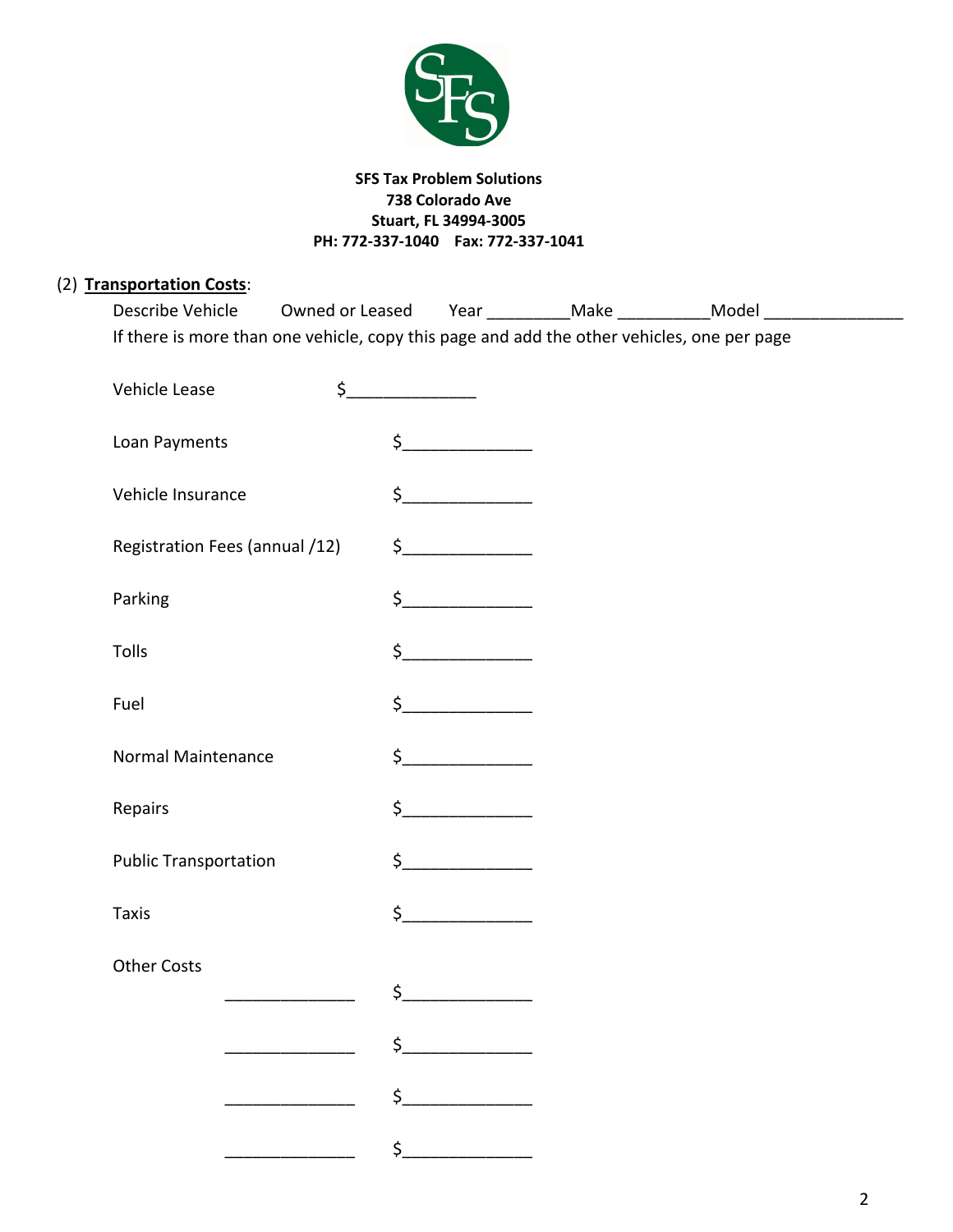

| (3) Health Care                           |               |  |  |  |  |
|-------------------------------------------|---------------|--|--|--|--|
| Health Insurance                          |               |  |  |  |  |
| Through Payroll Deductions (pre-tax)      | $\frac{1}{2}$ |  |  |  |  |
| Through Payroll Deductions (after-tax)    | $\frac{1}{2}$ |  |  |  |  |
| Outside of Payroll Deductions (after-tax) | $\frac{1}{2}$ |  |  |  |  |
| Out of pocket medical expenses            |               |  |  |  |  |
| Prescriptions                             | \$            |  |  |  |  |
| Doctors/Eyes/Chiro/Dentists               |               |  |  |  |  |
| Labs/Tests/Hospitals                      | $\frac{1}{2}$ |  |  |  |  |
| (4) Other Expenses                        |               |  |  |  |  |
| <b>Court Ordered Payments</b>             |               |  |  |  |  |
| Alimony                                   | $\zeta$       |  |  |  |  |
| Child Support                             | \$            |  |  |  |  |
| <b>Child Care</b>                         | \$            |  |  |  |  |
| Term Life Insurance                       | \$            |  |  |  |  |

## **Secured Loans** (including student loans)

If there is more than one loan, copy this page and add the other loans, one per page

| Lender                 |  |
|------------------------|--|
| Balance Owed as of / / |  |
| Due Date               |  |
| Monthly Payment        |  |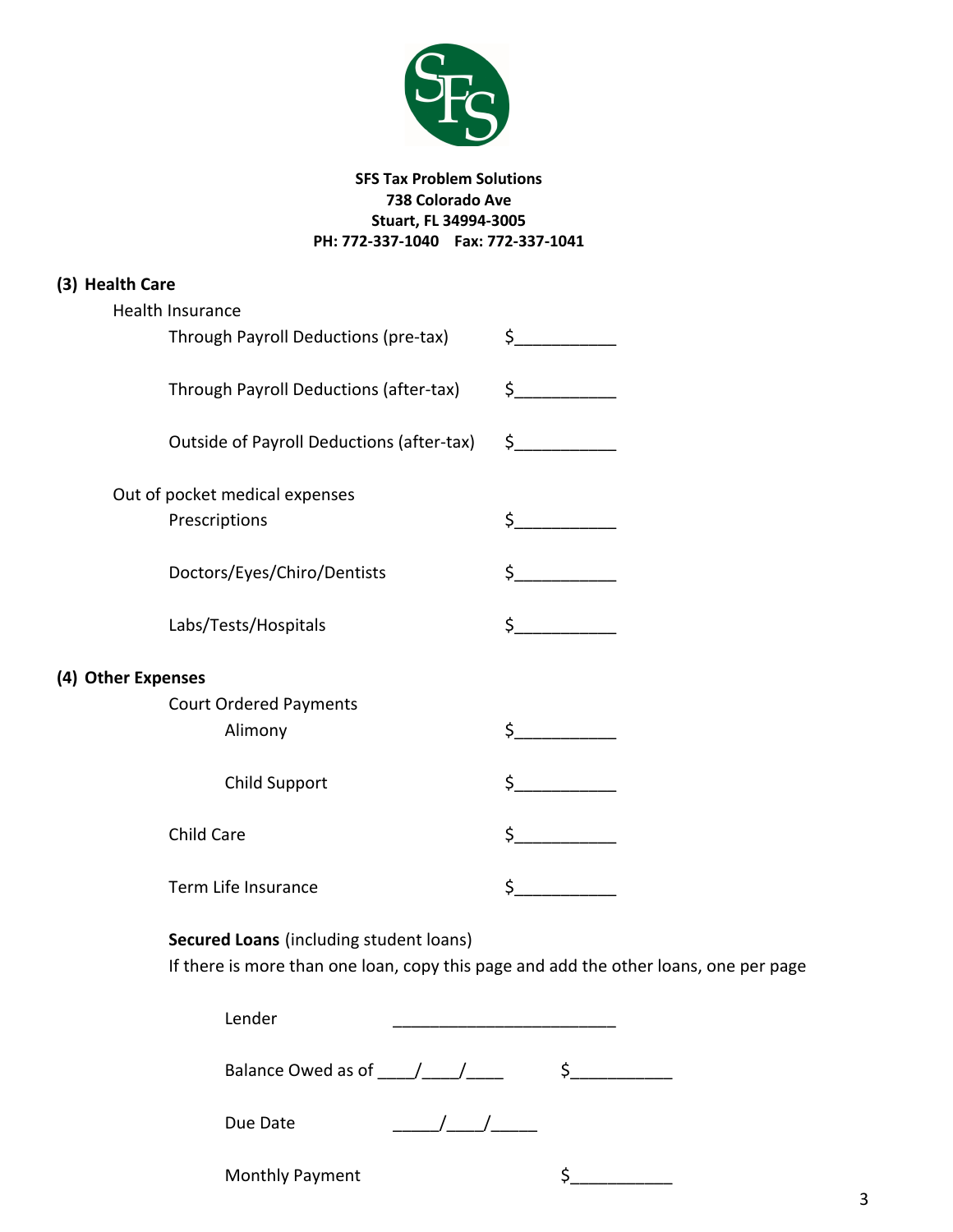

### **(5) Household Income**

| Item                                 | Husband | Wife | Household Total |
|--------------------------------------|---------|------|-----------------|
| <b>Gross Wages</b>                   |         |      |                 |
| Gross Wages                          |         |      |                 |
| Self Employment<br><b>NET Income</b> |         |      |                 |
| Pension                              |         |      |                 |
| <b>Social Security</b>               |         |      |                 |
| Gross Rental Income                  |         |      |                 |
| <b>Gross Rental Expenses</b>         |         |      |                 |
| Alimony Received                     |         |      |                 |
| <b>Child Support</b>                 |         |      |                 |
|                                      |         |      |                 |
| Other ______________                 |         |      |                 |
| Other                                |         |      |                 |

## **(6) Taxes Monthly**

| Item                   | Husband | Wife | Household Total |
|------------------------|---------|------|-----------------|
| Federal Income         |         |      |                 |
| State Income           |         |      |                 |
| <b>Social Security</b> |         |      |                 |
| Medicare               |         |      |                 |
| Local Income           |         |      |                 |
| Other                  |         |      |                 |
| Other                  |         |      |                 |